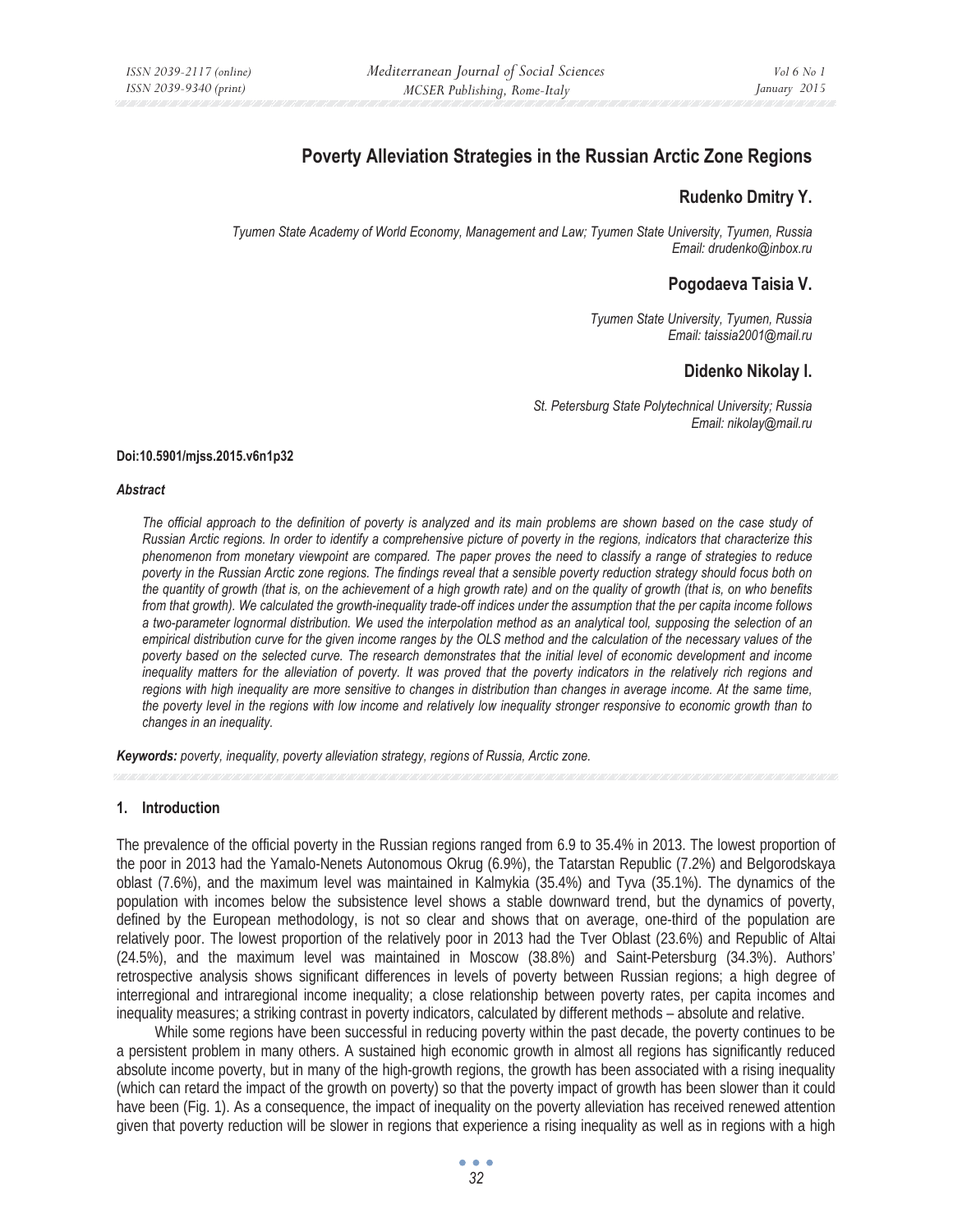initial inequality.



**Figure 1.** The interdependence of economic growth and changes in income inequality in Russian regions, 2002-2012.

The inequality has intensified during the period of economic growth. This is a consequence of a very uneven distribution of "fruits" of economic growth and revenues from high commodity prices to different social groups and regions. As a result, the rich get richer and the poor – relatively poorer.

According to the Russian President's Decree #296 of 2<sup>nd</sup> of May 2014 the land areas of the Russian Arctic Zone include the territory of the Murmansk Oblast, Nenets Autonomous Okrug, Yamal-Nenets Autonomous Okrug and Chukotka, as well as some municipality territories of the Komi Republic, Republic of Sakha (Yakutia), Krasnoyarsk and Arkhangelsk Oblast. Since the quality of municipal statistics in Russia is very poor, we will compare the regions as a whole. Russia's Arctic has mainly raw specialization and creates the industrial basis for country's social and economic development. The Arctic zone creates about 5% of GDP, but only 1.66% of total Russian population lives there. As a result Arctic regions have one of the highest GRP per capita values and the lowest monetary absolute poverty measures in Russia (Table 1).

**Table 1.** The official poverty measures, the proportion of people with money income below the subsistence minimum, %

|                               | 2000 | 2005 | 2006 | 2007 | 2008 | 2009 | 2010 | 2011 | 2012 | 2013 |
|-------------------------------|------|------|------|------|------|------|------|------|------|------|
| Yamal-Nenets Autonomous Okrug |      | 8.4  | 6.8  | 6.5  | 6.2  | 7.4  |      |      | 6.4  | 6.9  |
| Nenets Autonomous Okrug       | 37.9 | 9    | 8    | 5.7  | 5.6  | 7.3  | 7.5  |      | 6.5  | 7.9  |
| <b>Chukotka</b>               | 50.1 | 15.1 | 14.2 | 13.3 | 12   | 11.9 | 10.3 |      |      | 9.3  |
| Murmansk Oblast               | 24.9 | 19.1 | 174  | 14.6 | 13.8 | 13.5 | 13.2 | 13.6 |      |      |
| <b>I</b> Russia               | 29   | 17.8 | 15.2 | 13.3 | 13.4 | 13   | 12.5 | 12.7 | 10.7 | 11   |
| Komi Republic                 | 26.3 | 14.9 | 14.6 | 13.8 | 15.1 | 16.5 | 15.6 | 16.3 | 13.4 | 14   |
| Arkhangelsk Oblast            | 33.5 |      |      | 15.9 | 14.4 | 13.6 | 14   | 14.4 | 13.2 | 14.1 |
| Krasnoyarsk Oblast            | 24.4 | 21.4 | 19.2 | 15.8 | 16.2 |      | 179  | 18.1 | 15.6 | 15.7 |
| Yakutia                       | 28.3 | 20   | 18.9 | 20.3 | 19   | 19.6 | 19   | 18.6 | 16.7 | 16.7 |

As we can see from the Table 1, the lowest poverty measures are in the north regions of Russia. We can also observe an impressive drop in poverty measures, especially in Chukotka from 50.1% in 2000 to 9.3% in 2013. A growth of the nominal monetary per capita income was observed in all Arctic regions during the period of 2000-2013. However, in real terms the growth of income was not as impressive as in nominal terms; compared with 2000 the income increased by more than 1.93 times in Murmansk Oblast (the loser) and 6 times in Nenets Autonomous Okrug (the champion).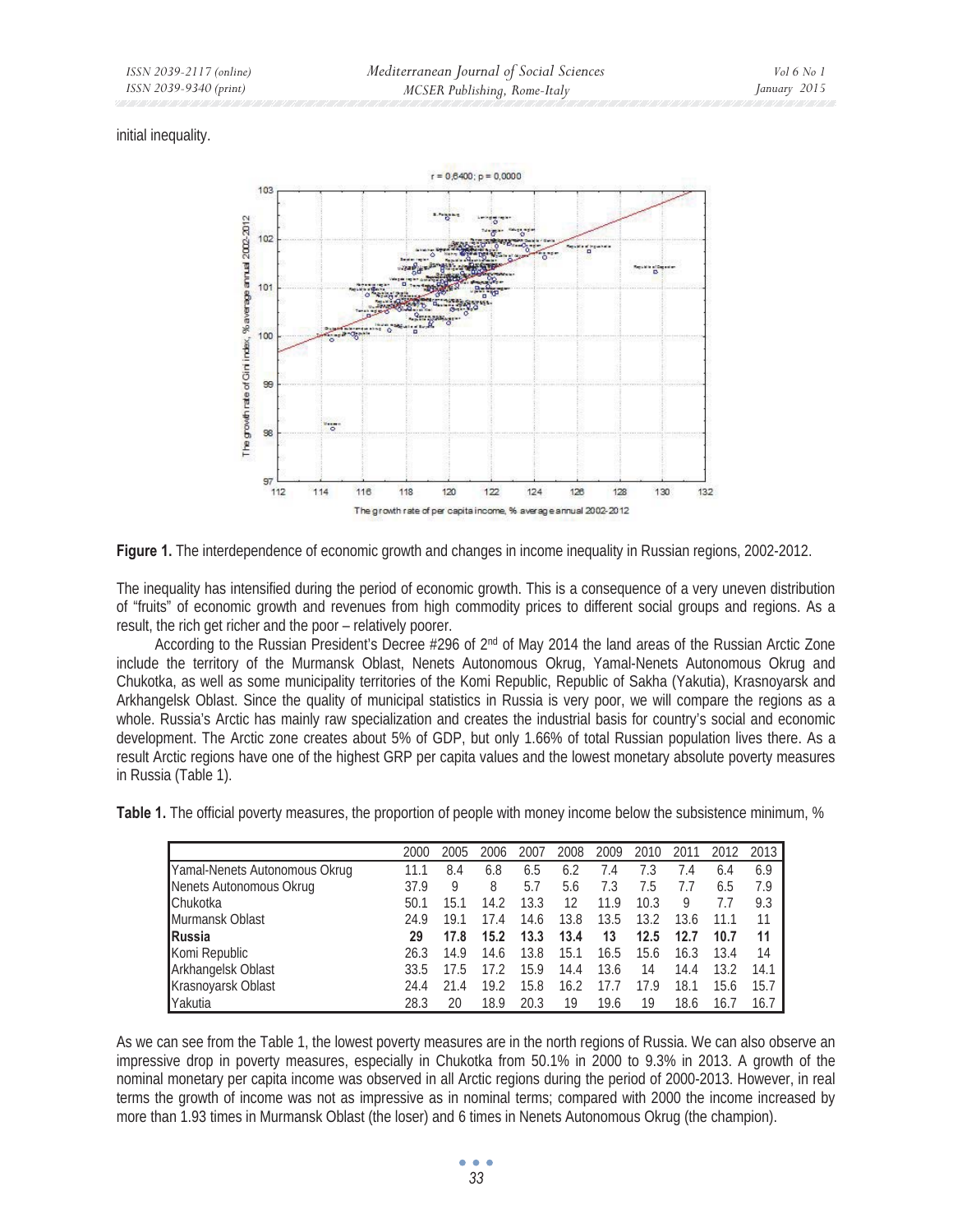|                               | 2000  | 2005  | 2006  | 2007  | 2008  | 2009  | 2010  | 2011  | 2012  | 2013  |
|-------------------------------|-------|-------|-------|-------|-------|-------|-------|-------|-------|-------|
| Yamal-Nenets Autonomous Okrug | 119.5 | 101   | 108.8 | 110.8 | 110.6 | 92.3  | 98.8  | 105.2 | 110.6 | 102.7 |
| Nenets Autonomous Okrug       | 137.8 | 92.1  | 113.4 | 1292  | 112.7 | 89.1  | 101.4 | 98.4  | 110.8 | 101.5 |
| <b>Chukotka</b>               | 98.5  |       | 107.2 | 104.4 | 105.2 | 91.1  | 106   | 109.5 | 105.9 | 95.2  |
| Murmansk Oblast               | 116 7 | 109.5 | 110.8 | 109.5 | 107   | 98.9  | 98.5  | 96.7  | 107.6 | 104.7 |
| <b>I</b> Russia               | 113.4 | 111.7 | 114.1 | 113.1 | 103.8 | 101   | 105.4 | 101.1 | 105.8 | 103.7 |
| Komi Republic                 |       | 107 4 | 107.1 | 108.9 | 99.6  | 95.5  | 103.1 | 97.5  | 106.1 | 98.9  |
| Arkhangelsk Oblast            | 120   | 113.5 | 110.3 | 109.2 | 111 2 | 103.3 | 102.8 | 100.5 | 104.3 | 106.4 |
| Krasnoyarsk Oblast            | 115.9 | 107.5 | 1129  | 121.9 | 110   | 96.2  | 100.8 | 102.7 | 104.6 | 102.9 |
| Yakutia                       | 105.3 | 105.8 | 106.1 | 105.1 | 108.6 | 101.4 | 102.9 | 103.4 | 105.9 | 101.8 |

**Table 2.** The real disposable monetary income of the population, growth rate, %

The decline in revenues in almost all Arctic regions during the crisis was more notable than that general in Russia. According to the official data, the real disposable monetary income of the population in above regions in 2009 decreased by 10.9% in Nenets Autonomous Okrug and by 1.1% in Murmansk Oblast. At the same time, generally in the country the decline in the income of the population was overcome by the end of 2009 and the annual dynamics was positive (1%), the positive dynamics was also observed in Arkhangelsk Oblast and Yakutia.

If we compare Table 1 and Table 2 we can observe that poverty measures increased in all Arctic regions during 2013 except for Murmansk Oblast, where the official poverty rate decreased by 0.1%. We can explain the increase in poverty in Chukotka and Komi Republic by the decrease of real incomes, but what is the reason for poverty growth in the remaining regions?

|  |  |  | <b>Table 3.</b> The relative poverty measures in the Arctic regions of Russia, % |
|--|--|--|----------------------------------------------------------------------------------|
|--|--|--|----------------------------------------------------------------------------------|

|                               | 2006  | 2007  | 2008  | 2009  | 2010  | 2011  | 2012  | 2013  |
|-------------------------------|-------|-------|-------|-------|-------|-------|-------|-------|
| Yamal-Nenets Autonomous Okrug | 33.56 | 34.29 | 34.29 | 33.   | 32.75 | 32.62 | 33.6  | 33.14 |
| Nenets Autonomous Okrug       | 34.81 | 36.76 | 37.   | 34.16 | 34.29 | 33.77 | 34.1  | 33.56 |
| <b>Chukotka</b>               | 27.67 | 28.31 | 28.7  | 28.62 | 29.61 | 30.36 | 30.9  | 29.9  |
| Murmansk Oblast               | 26.64 | 28.1  | 28.35 | 28.58 | 28.   | 27.59 | 28.35 | 28.35 |
| Komi Republic                 | 32.4  | 33.   | 32.54 | 31.6  | 31.52 | 31.11 | 31.6  | 31.   |
| Arkhangelsk Oblast            | 24.95 | 25.64 | 26.64 | 27.17 | 26.68 | 26.49 | 27.2  | 26.6  |
| Krasnoyarsk Oblast            | 30.36 | 33.   | 32.75 | 32.13 | 32.   | 32.   | 31.6  | 31.52 |
| Yakutia                       | 28.84 | 28.7  | 29.2  | 28.84 | 28.84 | 29.12 | 29.3  | 29.3  |

The poverty in the Arctic regions is a problem of high inequality and its incidence cannot be drastically reduced in the short term without a radical reduction of inequality (see Table 3). The reduction of poverty should be among the priority directions of the state policy. To accelerate poverty alleviation, it is thus crucial to create favorable conditions of sustainable social and economic development and to devise poverty reduction strategies at the national, regional and local levels. It is necessary to formulate the vision and goals within these strategies; to plan all the necessary actions and to define and allocate resources for their implementing; to differentiate powers of federal, regional and local authorities; to reveal groups of the population with the highest risk of poverty, and also the most numerous groups of the poor population and a form of their social support.

In spite of numerous attempts of poverty alleviation strategies implementation analysis, the problem did not disappear. Russia has not developed its own national poverty alleviation strategy or even a program as a framework for poverty reduction as how some CIS countries (Azerbaijan, Kazakhstan, Tajikistan, Uzbekistan) have already done. The all-Russian hearings on "The poverty reduction strategy in Russia" conducted by the Public Chamber of the Russian Federation in 2006 was another step in this direction. Paragraphs 1 and 2 become one of the recommendations made during the discussion: "To consider the elimination of poverty as one of the priority tasks and the main efficiency indicator of social policy in the Russian state" and "To recognize the necessity of the social development strategy and the social policy concept of the Russian Federation implementation, which includes the formation of poverty reduction strategy in the Russian Federation". More than eight years have passed, but the Russians have not seen the adopted concept yet. Some subjects of the Russian Federation are developing their own regional programs aimed at poverty reduction. In this case the relevance of the theme is still very high – multidimensional poverty remains one of the main obstacles to increase the birth rate and to solve the demographic problem of dying Russia. The objective of this paper is to identify a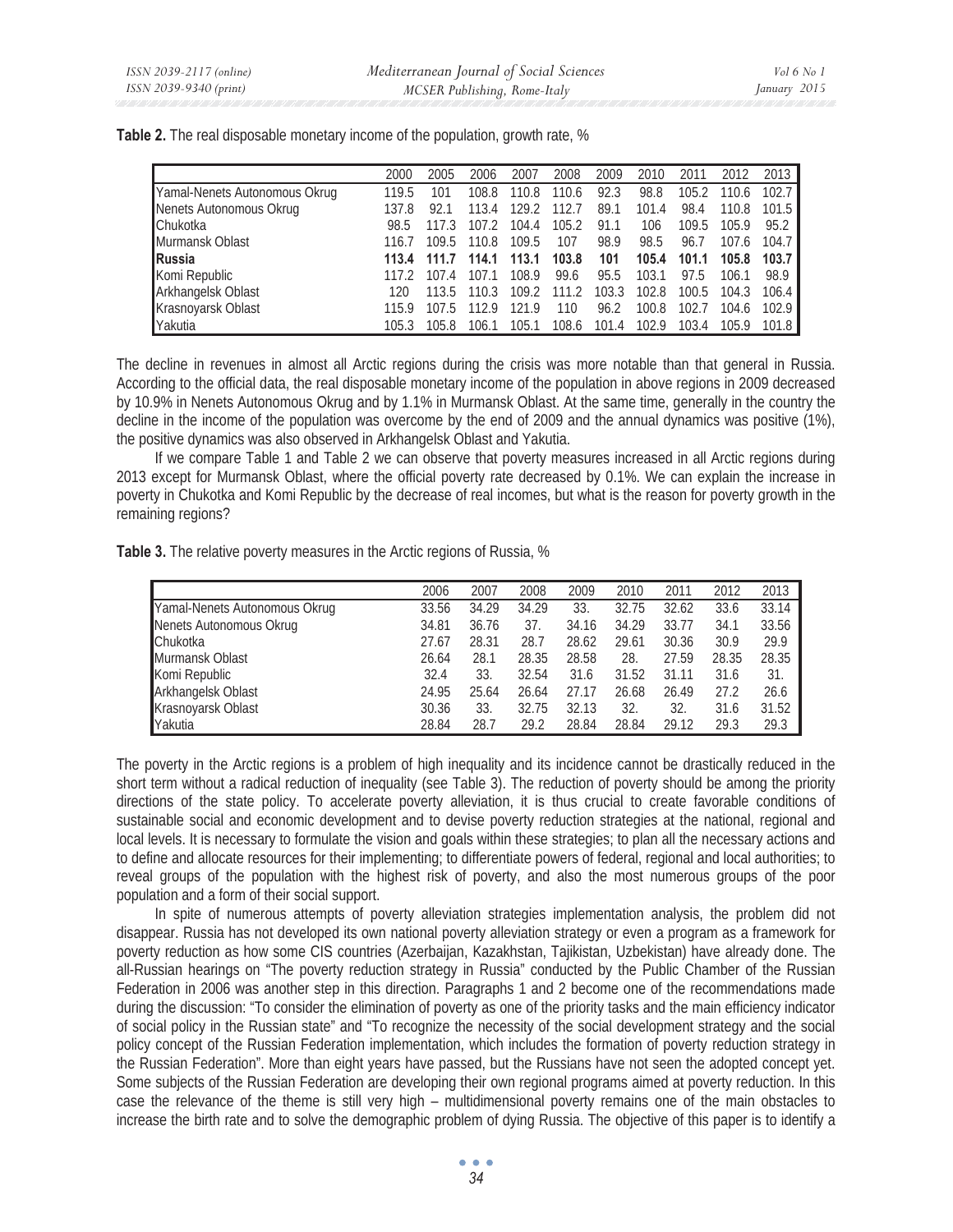comprehensive picture of poverty in Russia's Arctic zone regions and to classify a range of poverty alleviation strategies there. The study may be significant for federal, regional and local authorities advancing measures for socio-economic development of territories.

# **2. Methodology**

We have formulated the principles of the poverty alleviation strategy formation, and suggested the mechanism of its implementation (Fig. 2).



**Figure 2.** The mechanism of a poverty alleviation strategy implementation

The examination of theoretical foundations for the development of the regional economy and the analysis of socioeconomic differentiation of Russian regions has allowed us to establish the following principles of the poverty alleviation strategy:

- 1. Ownership. Who does the poverty reduction strategy benefit or impact, and do a sufficient number of these departments and persons feel ownership of the strategy? Rudenko (2011) has proposed the complex model of poverty alleviation in the Tyumen oblast.
- 2. Democracy. Throughout all stages of planning, monitoring, evaluating, it is vital to engage stakeholders, promote buy-in and commitment, and motivate action. High levels of engagement of users, clients and stakeholders in programmes and projects are critical to success.
- 3. Relevance. All levels of management hierarchy in the region should be provided only with the necessary information.
- 4. Result. A strategy implementation should be geared towards ensuring that results are achieved not towards ensuring that all activities and outputs get produced as planned.
- 5. Effectiveness. The strategy should contribute to achieve the minimum level of costs and to make the most effective strategic decisions. The authorities must use effective methods of management (result management, bench marketing, strategic planning, target-oriented etc.).
- 6. Complexity. It is vital to take into account economic, social, environmental and institutional aspects of development and their interrelationship, as any region is an open system.
- 7. Dynamism. The strategy should be revised on grounds of external or internal conditions have changed.
- 8. Multiprogramming. Poverty reduction should be implemented on the basis of program-target approach due to the formation of target programs and sub-programs. It is vital to ensure consistency and coherence between programmes.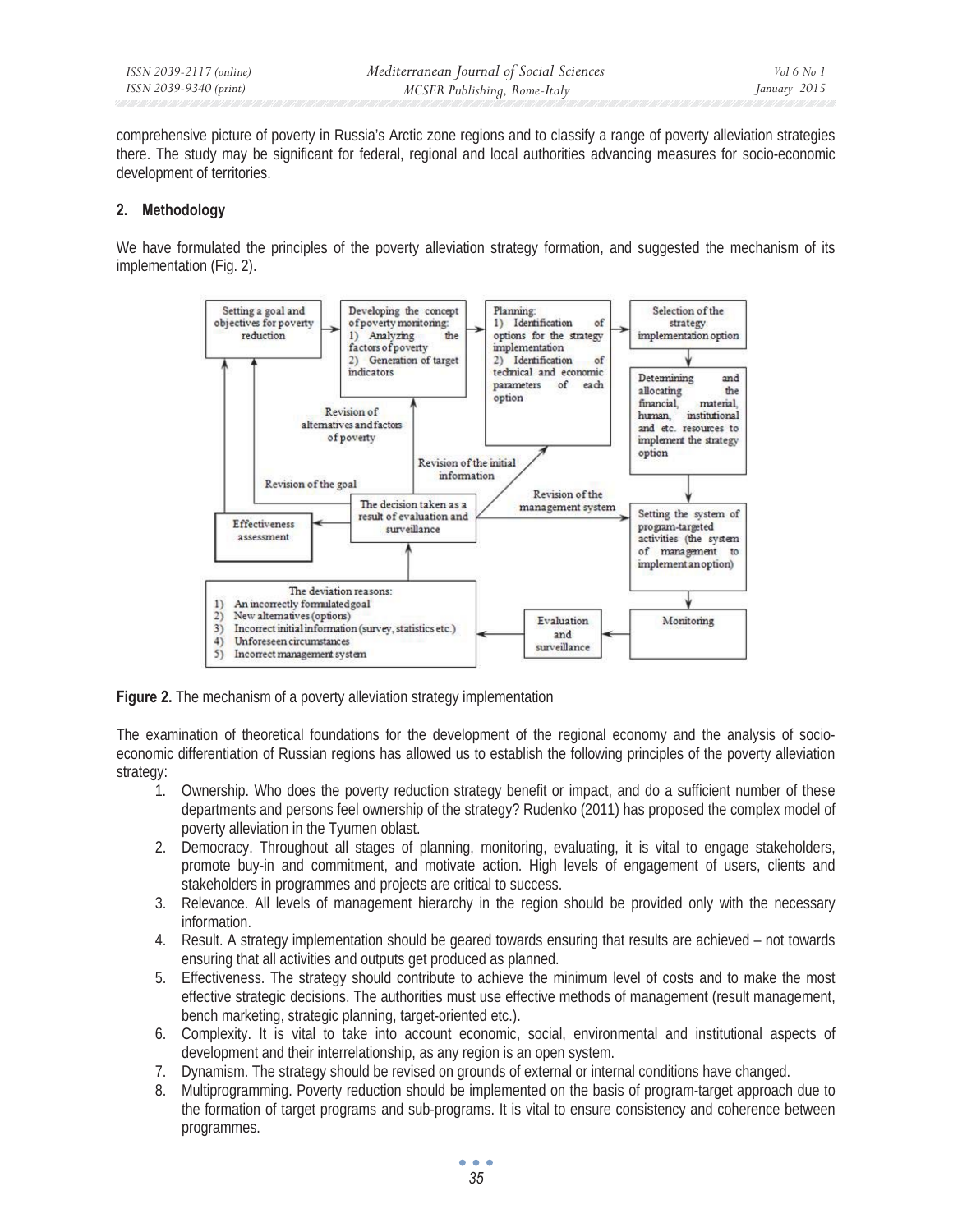- 9. Multiplicity. The best option should be chosen to achieve the goal and targets depending on the scale of costs, outcomes, and time.
- 10. Regional identity. There is no single, common poverty reduction strategy for all regions. Each region should develop its own structure of policy measures that reflect local characteristics, initial conditions of socioeconomic development and income inequality. The choice of priorities should be determined by the set of characteristics (economic, social, political, structural, demographic, cultural etc.) of each region and the existing resources.

The range of strategies to reduce poverty is quite large. It is helpful to group them into common categories of activity in accordance with the initial conditions of socio-economic development and income inequality that are very different among Russian regions. Growth is good for the poor, and growth that is accompanied by progressive distributional change is even better. Is the same type of policies appropriate for all Russian regions that want to reduce poverty quickly? For example, should Samara oblast and the Republic of Dagestan which have similar levels of per capita income but are on the opposite sides in terms of income inequality – try to strike a similar balance between growthpromoting and inequality-reducing policies? We are going to answer the question of how do the initial conditions affect the extent of poverty reduction and what type of strategy should we choose.

Poverty and inequality are intrinsically linked. Poverty reduction – especially for the poorest – can be greatly enhanced through distributional policies. Distribution objectives, particularly for assets, should be an integral part of the poverty reduction agenda. But distributional policies can also hurt economic growth, which is essential for sustained poverty reduction. The challenge for regions is how to accelerate it and at the same time make it broad-based for the greater benefit of the poor.

A sensible development strategy should focus both on the quantity of growth (that is, on the achievement of a high growth rate) and on the quality of growth (that is, on who benefits from that growth). There is a question of how much emphasis should policy makers place on achieving a high growth rate and how much on achieving a balanced pattern of growth? What is more advisable from a poverty perspective: a high growth rate that has an associated increase in inequality, or a lower growth rate that maintains inequality at a constant level? It is a very challenging task to design a balanced policy package that incorporates and deals with various trade-offs and promotes growth with equity.

A point of reference for quantifying this trade-off between growth and inequality is brought about by Kakwani (2000), who has developed a methodology to show how much growth is needed in order to offset the adverse impact of an increase in inequality on poverty. This methodology is based on the idea of poverty elasticity with respect to growth and inequality. If  $P_q$  is any poverty measure, then growth elasticity, denoted by  $\eta_q$ , measures the impact of growth on poverty when inequality does not change. Similarly, inequality elasticity, denoted by  $\varepsilon_a$ , measures the impact of change in inequality on poverty, when the per capita income does not change as well as poverty line remains constant. Then the proportional change in poverty may be written as

$$
\frac{dP_{\alpha}}{P_{\alpha}} = \eta_{\alpha} \frac{d(\mu/z)}{(\mu/z)} + \varepsilon_{\alpha} \frac{dG}{G} = \frac{Gr}{P_{\alpha}} + \frac{R}{P_{\alpha}}
$$
\n(1)

where  $P_a$  is poverty measure,  $\mu$  is per capita income, z is poverty line,  $\frac{\mu}{z}$  is purchasing power of income or mean income which is expressed as a percentage of the poverty line, *G* is Gini ratio;  $\eta_a$  – the growth elasticity of poverty,  $\varepsilon_a$  – the inequality elasticity of poverty.

The first term on the right-hand side (*Gr*) measures the impact of growth on poverty, and the second term (*R*) measures the impact of change in the Gini index on poverty. The first term is always negative, implying that the inequality neutral growth will always reduce poverty. The second term is positive, implying that any increase in inequality resulting from growth will always increase poverty. Thus equating the total proportionate change in poverty to 0, we obtain the growth-inequality trade-off index as

$$
\varphi_{\alpha} = \frac{d(\mu/z)}{dG} \frac{G}{(\mu/z)} = -\frac{\varepsilon_{\alpha}}{\eta_{\alpha}}
$$
\n(2)

where  $\varphi_{\alpha}$  is the growth-inequality trade-off index (GITI).

The index is defined as minus times the ratio of the poverty elasticity of inequality to the poverty elasticity of growth. The trade-off index measures how much growth in per capita income will be required to offset a 1% increase in inequality, with poverty remaining unchanged. If, for example, GITI is equal to 2.5, it means that a 1% increase in the Gini index will require a growth rate of 2.5% in order to offset the adverse impact of the increase in inequality. Alternatively, if a 1% fall in the Gini index stems from following some policies, then this strategy is equivalent to having an additional 2.5% growth rate. This suggests that the larger the GITI, the greater will be the benefits of following the development strategy that would reduce inequality. Hence, the magnitude of GITI can give indication of what development strategy a region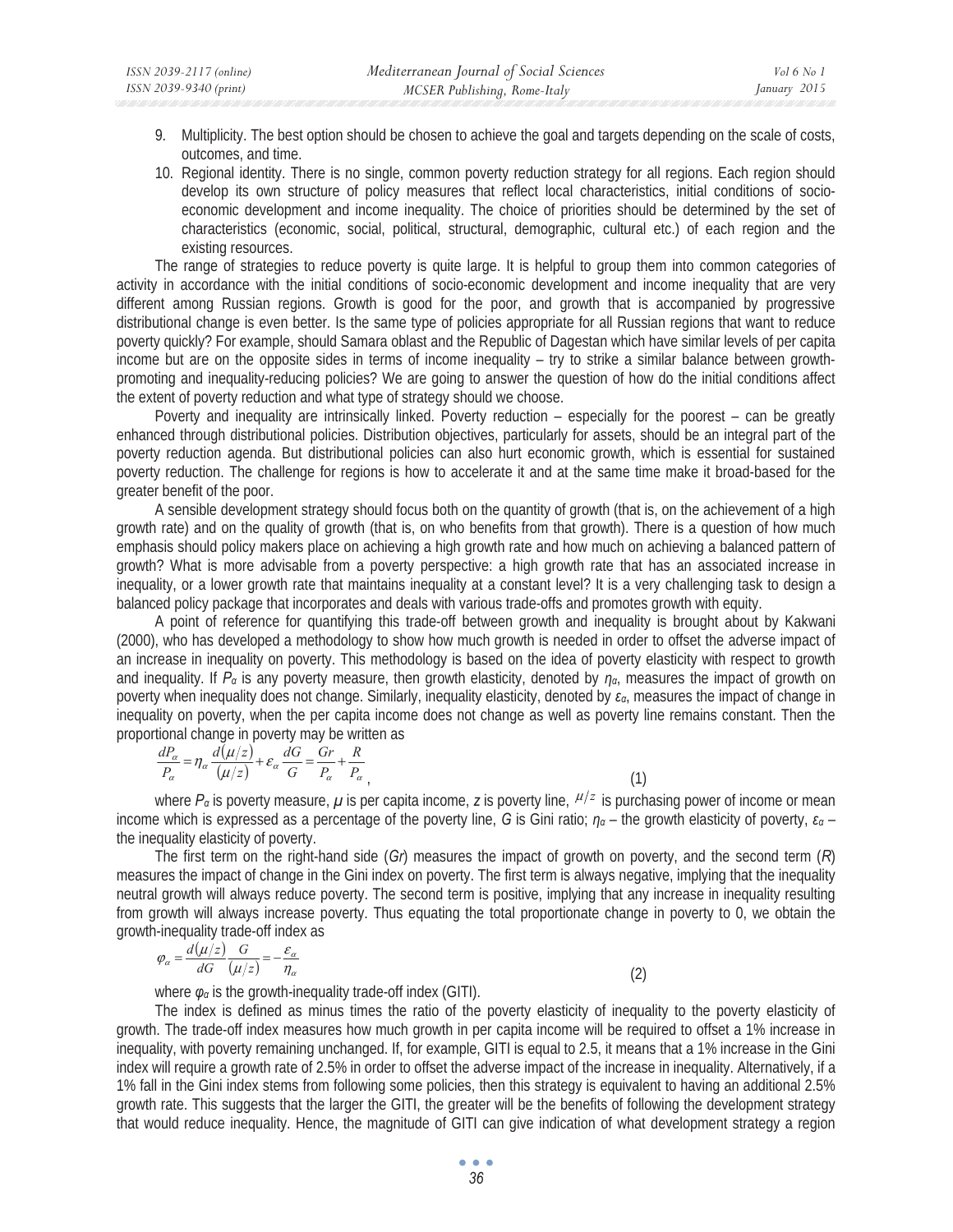| ISSN 2039-2117 (online) | Mediterranean Journal of Social Sciences | Vol 6 No 1   |
|-------------------------|------------------------------------------|--------------|
| ISSN 2039-9340 (print)  | MCSER Publishing, Rome-Italy             | January 2015 |

might consider following. For a region where the trade-off index is small, say less than 1, its policy focus should be on enhancing growth to achieve poverty reduction.

We suggest conducting the algorithm of poverty reduction strategy selection for different types of regions (A, B, C, D) as follow: Analysis I, Modeling II, Regulation III and Control IV (Figure 3).

The dependence of the poverty level, average per capita income, and inequality measures should be measured, as well as the poverty elasticity of inequality and the poverty elasticity of growth should be estimated and the growthinequality trade-off index calculated at the first phase (analysis I). The choice of a strategy option is made for groups of regions (A, B, C, D), obtained at the second stage. The priority is determined by the values of the growth-inequality tradeoff index: strategy for reducing inequality dominates the economic growth strategy when the index is higher than 1.





Setting the system of program-targeted activities to reduce poverty should be carried out at the stage of regulation taking into account the specifics of each type of region. We distinguish four groups of regions, depending on the initial conditions of socio-economic development.

The type A regions are characterized by a very high level of economic development and the highest inequality. The poor are mainly households with traditional risk – one parent families, the disabled, lonely pensioners of senior age. The growth-inequality trade-off index values indicate the significant dominance of strategies to reduce inequality on economic growth strategies. It is vital to implement the inequality reduction strategy, using the instruments of social protection and redistribution.

The type B regions are characterized by a high level of per capita income, but the level of inequality is lower than in the regions of type A. The most effective type of the strategy is a policy of balanced growth, which is implemented in the framework of fighting with social poverty. Program targeted measures of this type regions involve the promotion of opportunities (education, health care etc.). So, distribution policies should be pursued (a) where they remove dysfunctional inequalities, and (b) in regions where the inequality effect on poverty is greater than the growth effect.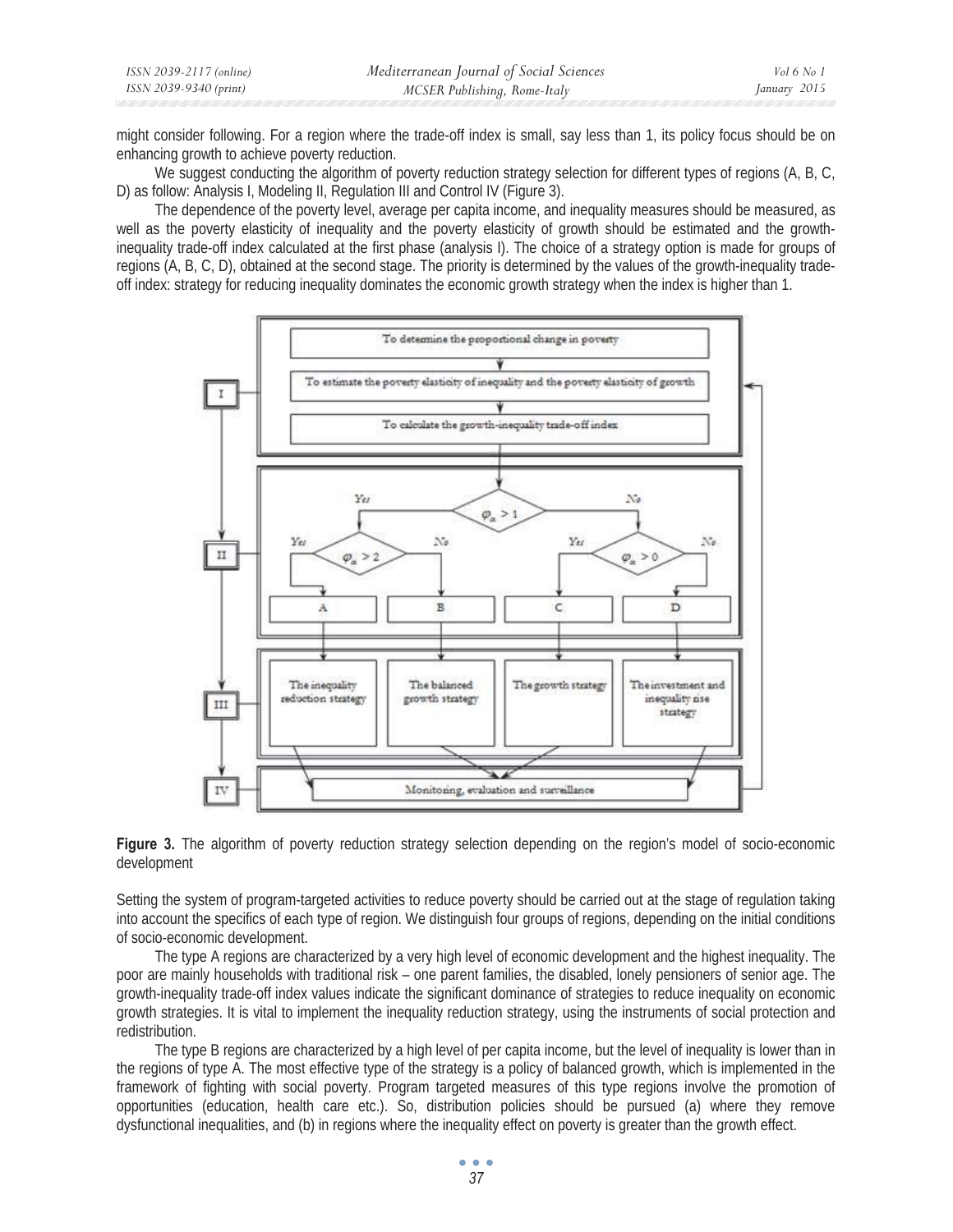| ISSN 2039-2117 (online) | Mediterranean Journal of Social Sciences | $Vol 6$ No 1 |
|-------------------------|------------------------------------------|--------------|
| ISSN 2039-9340 (print)  | MCSER Publishing, Rome-Italy             | January 2015 |

The values of the growth-inequality trade-off index less than 1 for the type C regions indicate to use the strategy of economic growth. Thus, the smaller the value, the more intensive is to promote the highest rates of economic growth excluding the impact of these activities on indicators of inequality. A priority here can be called as a struggle against economic poverty by increasing the labor production, reducing the unemployment, implementing the employment potential of the poor (policy of creating opportunities).

The D-type regions are the poorest, but the most egalitarian regions in which all people are equally poor. The subsistence minimum is higher than the per-capita income that determines the negative poverty elasticity of inequality (in this case, the growth of inequality will reduce poverty). Such a distinguishing feature points to the strategy of increasing inequality and stimulation of investments. The absence of inequality does not provide the concentration of wealth; as a result investment activity in the region's economy is extremely low. It is necessary to form this population group that would become the engine of social and economic changes in the region.

## **3. Results**

In this study, we use official data by the Federal State Statistics Service of Russia for 2000-2013 on the average per capita money income and the subsistence minimum, as well as data on the distribution of population by per capita money income.

The headcount ratio is used as the poverty measure, which is the proportion of the population below regional poverty lines. We proceed from the premise that poverty is fully determined by three parameters – the level of per capita income (the mean income of the distribution), the poverty line and the Lorenz curve representing the structure of relative income inequalities. The poverty index, as measured by the class of FGT indices, can be written as

 $P_{\alpha} = P(L, \mu/z)$ 

where  $P_q$  – the poverty index, L – a vector of parameters fully describing the Lorenz curve,  $q$  – the (average income, *z* – the poverty line.

 $(3)$ 

The framework of analysis has its origins in the decomposition of changes in poverty into growth and redistribution components proposed by Ravallion and Datt. The level of poverty may change due to a change in the mean income *ȝ*/*z*, or due to a change in relative inequalities (1).

Since initial conditions in all regions are quite different, their poverty elasticities vary widely. We have computed the poverty elasticity for each region to calculate the growth-inequality trade-off indices. These calculations have been done under the assumption that the per capita income follows a two-parameter lognormal distribution. As an analytical tool we used the interpolation method, supposing the selection of an empirical distribution curve for the given income ranges by the OLS method and the calculation of the necessary values of the poverty based on the selected curve, presented in the work of Kolenikov and Shorrocks (2003). The advantage of this technique of parameterization of poverty indices is that by having the data on the income distribution by groups of the population (deciles or quintiles), the poverty line, and the average income level in the region, one can easily simulate any poverty indicators and decompose poverty changes into growth and redistribution effects.

According to the values of the growth-inequality trade-off index we have classified Russian Arctic regions into four groups as presented in table 4.

We have found that the growth-inequality trade-off index increases monotonically with the level of income. This indicates greater effectiveness of distribution policies in regions with higher incomes than in regions with lower incomes. As mean income rises, the poverty elasticity of inequality increases at a faster rate than the poverty elasticity of growth. The relative importance of growth and distribution varies across Russian Arctic regions.

| Type of a strategy                                        | <b>Regions</b>                                                                                        | <b>Number</b> |
|-----------------------------------------------------------|-------------------------------------------------------------------------------------------------------|---------------|
| The investment and inequality rise strategy (type D) None |                                                                                                       |               |
| The growth strategy (type C)                              | None (But this strategy should be implemented in<br>Republic of Tyva or Kalmikia, not Arctic regions) |               |
| The balanced growth strategy (type B)                     | Chukotka, Murmansk Oblast, Komi Republic,<br>Arkhangelsk Oblast, Krasnoyarsk Oblast, Yakutia          |               |
| The inequality reduction strategy (type A)                | Yamal-Nenets Autonomous Okrug, Nenets<br>Autonomous Okrug                                             |               |

**Table 4.** A typology of poverty reduction strategies in the Russian Arctic regions